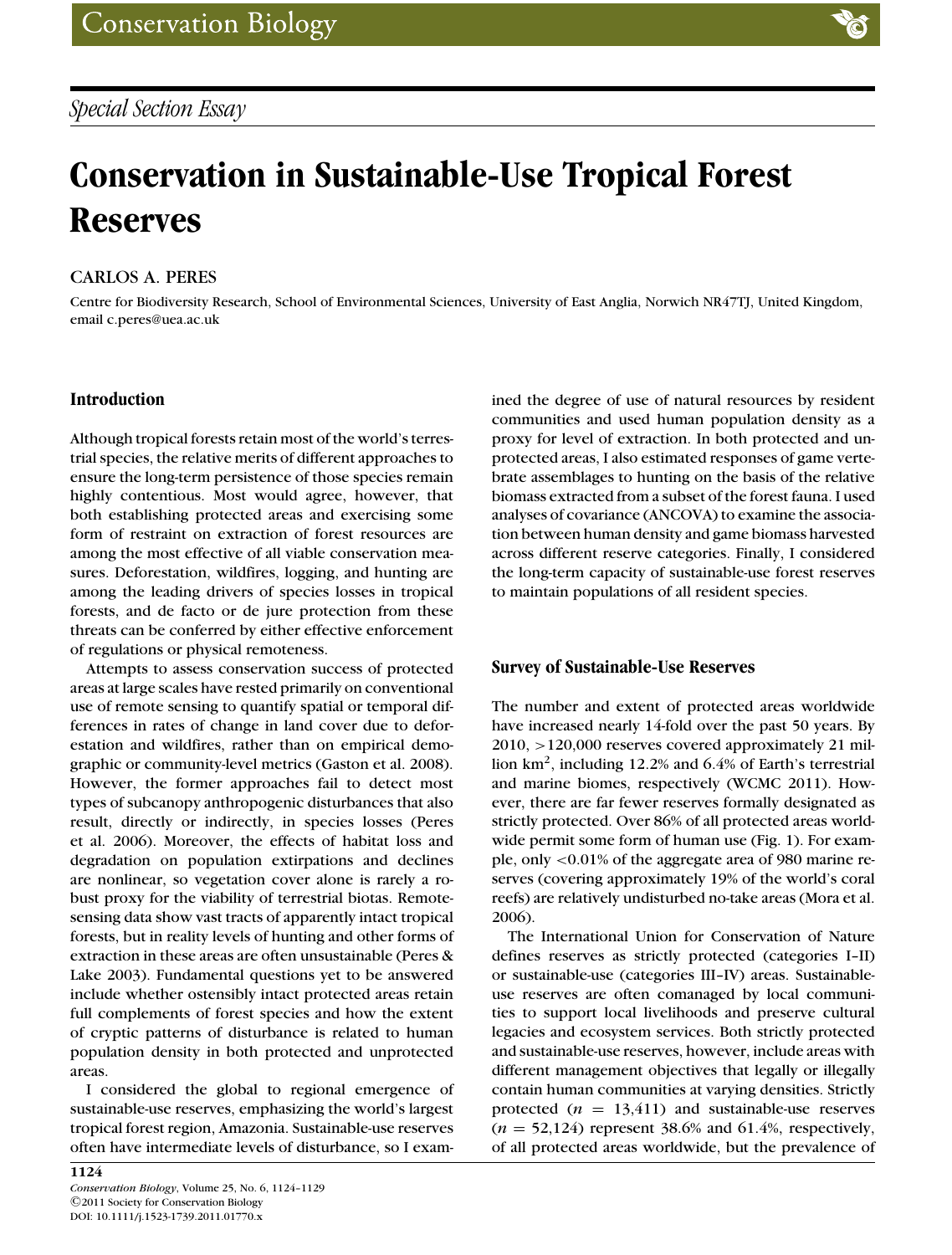

*Figure 1. Extent of terrestrial protected areas over time in (a) terrestrial biomes worldwide (data from WCMC 2011), (b) Brazil (data from the Brazilian Ministry of Environment [MMA]), and (c) the Brazilian Amazon (data from the Brazilian Ministry of Environment [MMA] and Amazonian state agencies) (black lines and circles, strictly protected reserves; gray lines and circles, sustainable-use reserves). Data compiled in (a) include all reserves for which an International Union for Conservation of Nature category was assigned. Inset in (b) shows the aggregate areas (in millions of hectares) of all strictly protected (black bars) and sustainable-use reserves (gray bars, excluding indigenous territories) in each of the 5 major Brazilian biomes (AMZ, Amazonia; CER, Cerrado; ATF, Atlantic Forest; CAA, Caatinga; and PAN, Pantanal)*.

sustainable-use reserves is much greater in the Neotropics than in tropical areas of Africa and Asia (WCMC 2011).

Sustainable-use reserves in Brazil are charged with the difficult mission of ensuring both the usufruct access rights of local communities to natural resources and the persistence of all species and ecological processes (MMA 2000). Policies supporting sustainable-use reserves are relatively recent and firmly grounded in social and political demands from disenfranchised communities rather than in the desire to conserve biological diversity per se. Strictly protected areas in Brazil were far more prevalent before the 1980s, when they were seen as reliable conservation instruments. Since 1991, however, approximately 63.1 million ha of new sustainable-use reserves were created in Brazilian Amazonia, accounting for 51.5% of the total designated protected area excluding indigenous lands (Fig. 1). Designation was motivated by the intensification of land struggles, the subsequent political organization of many local communities, and the emergence of extractive reserve initiatives. As a result, the total number and combined extent of sustainable-use reserves and indigenous territories now outweigh that of strictly protected areas by factors of 5.5 and 4.1, respectively.

Nonprivate conservation areas across Brazilian Amazonia now encompass approximately  $2,197,485$  km<sup>2</sup> in 721 protected areas, amounting to 44% of the region (IMAZON 2011). This accounts for 12.6% of Earth's total terrestrial protected area, excluding Antarctica. Of the protected area in Brazilian Amazonia, 1,174,258 km<sup>2</sup> are in reserves managed by federal and state environmental agencies, approximately  $1,086,950$  km<sup>2</sup> are Indian Lands under the jurisdiction of FUNAI (National Indian Foundation), and 9700 km2 are *quilombos* (designated Afro-Brazilian communal territories). Thus, 80.4% of the area covered by protected areas in the Brazilian Amazon has been allocated to forest reserves where human residents are empowered to pursue their livelihoods indefinitely. Yet little is known about the conservation success of these reserves and how to best manage them for the long-term persistence of both traditional livelihoods and biotic integrity.

## **Below-Canopy Conservation Success of Amazonian Reserves**

As of 2007, mean human population density per square kilometer within Amazonian strictly protected reserves  $(0.32$  [SD 0.78],  $n = 37$ ) was considerably lower than in either sustainable-use (16.8 [SD 106.2],  $n = 86$ ) or indigenous reserves  $(6.4$  [SD 31.5],  $n = 294$ ). Excluding unoccupied reserves, human population density was negatively related to reserve area (slope =  $-0.52$ ,  $R^2$  = 0.  $60$ ,  $n = 398$ , Fig. 2). Human population density ranged from fewer than  $0.01/km^2$  in reserves >1 million ha to over  $100/km^2$  in reserves <100 ha. For indigenous territories, the relation between area and population density was stronger ( $R^2 = 0.70$ ,  $n = 294$ ) and had a steeper regression slope than either extractive reserves or strictly protected reserves  $(F_{1395} = 11.7, p < 0.001)$ . Strictly protected reserves may be completely uninhabited (Fig. 2), but otherwise share the same relation between population density and area as other human-occupied reserves  $(F_{1395} = 0.32, p = 0.57).$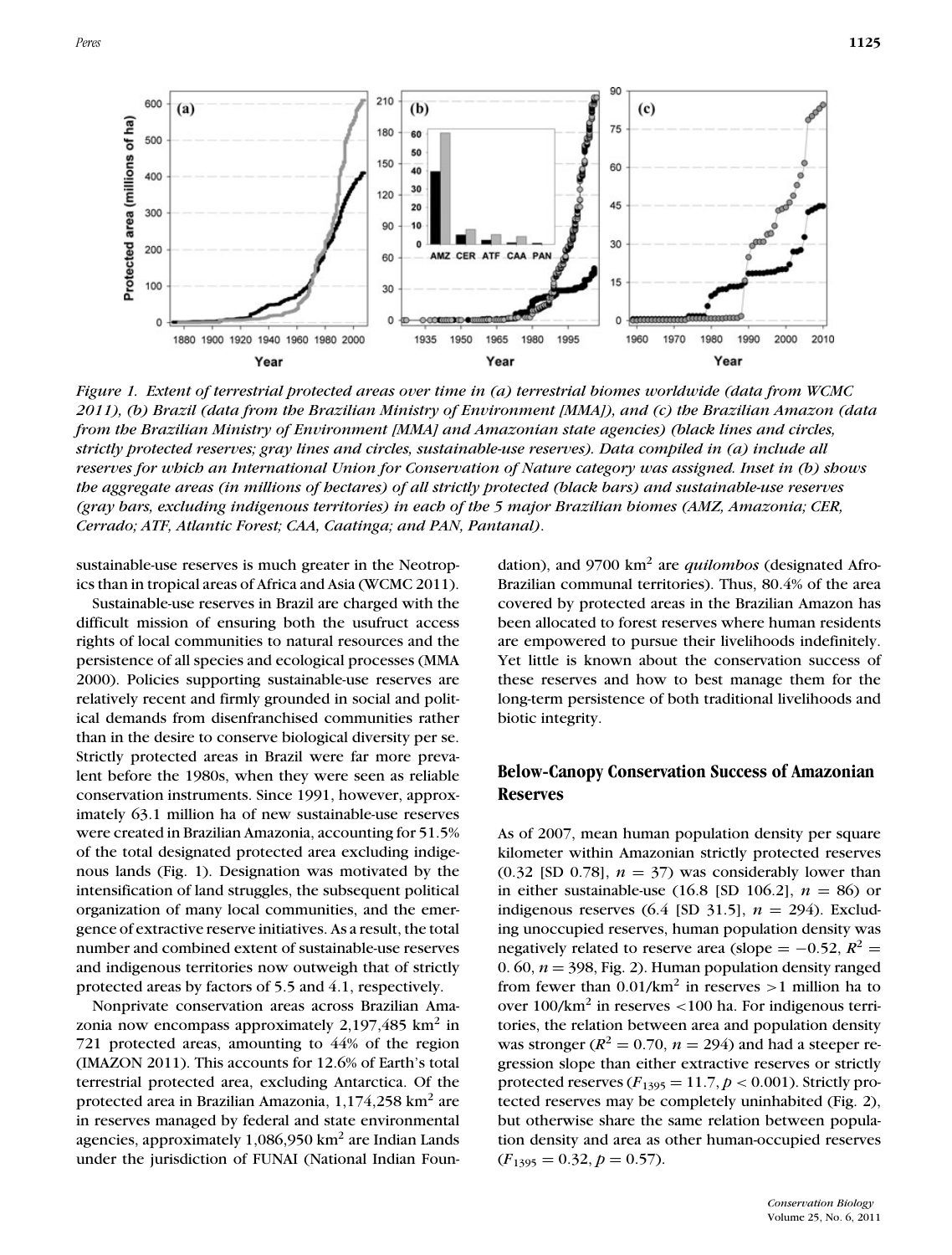

*Figure 2. Relation between forest reserve size and the human population density in 417 protected areas in Brazilian Amazonia (data from Instituto Socio Ambiental [2011] and personal communication with protected-area managers) (light gray squares, indigenous territories [*n = *294]; dark gray triangles, extractive reserves [*n = *86]; solid circles, strictly protected reserves [*n = *37]). Reserves along dashed gray line are unoccupied (human density* = *0). Gray areas around LOESS smoothed curves represent 95% CIs*.

Vertebrate populations meet the subsistence protein needs of millions of forest dwellers worldwide, and the value of those vertebrates for local livelihoods exceeds that of any other nontimber resource in tropical sustainable-use reserves. Fluvial and road networks render these reserves widely accessible to hunters (Peres & Lake 2003), but hunting pressure depends on local consumer demand and thus human population size. I, therefore, assessed the degree to which species have been depleted by hunting in otherwise undisturbed forests inside and outside protected areas. Building on a previous study (Jerozolimski & Peres 2003), I assembled a database—56,065 kills of 38 mammal species from 79 hunting studies representing 113 settlements across 7 Amazonian countries—from both published and unpublished sources, including my studies at 8 indigenous and nontribal (*caboclo*) settlements. The sizes and locations of these settlements and the total sampling effort (number of consumers ∗ number of sample days) were known, so site- and species-specific mean per capita biomass harvest rates (grams per person per day) could be calculated. I also quantified the human density associated with each hunting catchment on the basis of the size of each village and neighboring settlements within a 20-km radius. I estimated the proportion of the total biomass extracted from the 10 large-bodied species with the lowest fecundity (slow breeding and long lived) on the basis of population growth rates  $(\lambda) < 1.3$ . Species with low population growth rates are preferred by hunters across the Amazon (Jerozolimski & Peres 2003) and the Congo basins (Fa et al. 2005), but hunting patterns change whenever local populations of preferred species become depleted, when hunters gradually shift to smaller-bodied species with higher fecundity.

Local communities in sparsely settled areas derived a much larger proportion of their game biomass from species with low population growth rates than species with high population growth rates. On average, species with low population growth rates accounted for  $>80\%$ of the biomass harvested where human density was  $<$  0.03 person/km<sup>2</sup>, but  $<$  40% in areas with >1 person/ $km^2$  (Fig. 3a). Although this relation does not account for geographic variation in carrying capacity for different species, many densely settled communities in both low- and high-productivity areas shifted to smallerbodied, high-fecundity species. In particular, the dietary transition from species with low population growth rates to species with high population growth rates occurred well before human density reached 1 person/ $km^2$ , a density threshold below which hunting by tropical forest dwellers is generally assumed to be sustainable (Robinson & Bennett 2000). This finding is relevant given that Amazonian subsistence hunters with low incomes are often severely limited in terms of ammunition, time, and energy and regard pursuit of large-bodied species as most cost-effective per unit of spent ammunition. Furthermore, there were no significant differences in responses of multiple prey species to differences in human population density  $(F_{1107} = 0.04, p = 0.84)$  or ethnicity  $(F_{3105} = 0.25, p = 0.86)$  between protected and unprotected areas.

As a heuristic exercise, I estimated the area of humanoccupied reserves that would be associated with a given pattern of game harvest for all sites for which reliable data on both human density and game harvest were available. For offtakes to remain dominated by species with low population growth rates  $(>50\%$  of total biomass) which could be interpreted as sustainable across the landscape—sustainable-use reserves would have to be >100,000 ha (Fig. 3b). Also, only hunters from sparse settlements within reserves approaching 1 million ha would be able to restrict their offtake to preferred species with low population growth rates.

## **Long-Term Role of Sustainable-Use Reserves in Retaining Tropical Species**

Human densities within and adjacent to tropical forest reserves worldwide differ widely. The increasing isolation of protected areas (DeFries et al. 2005) and burgeoning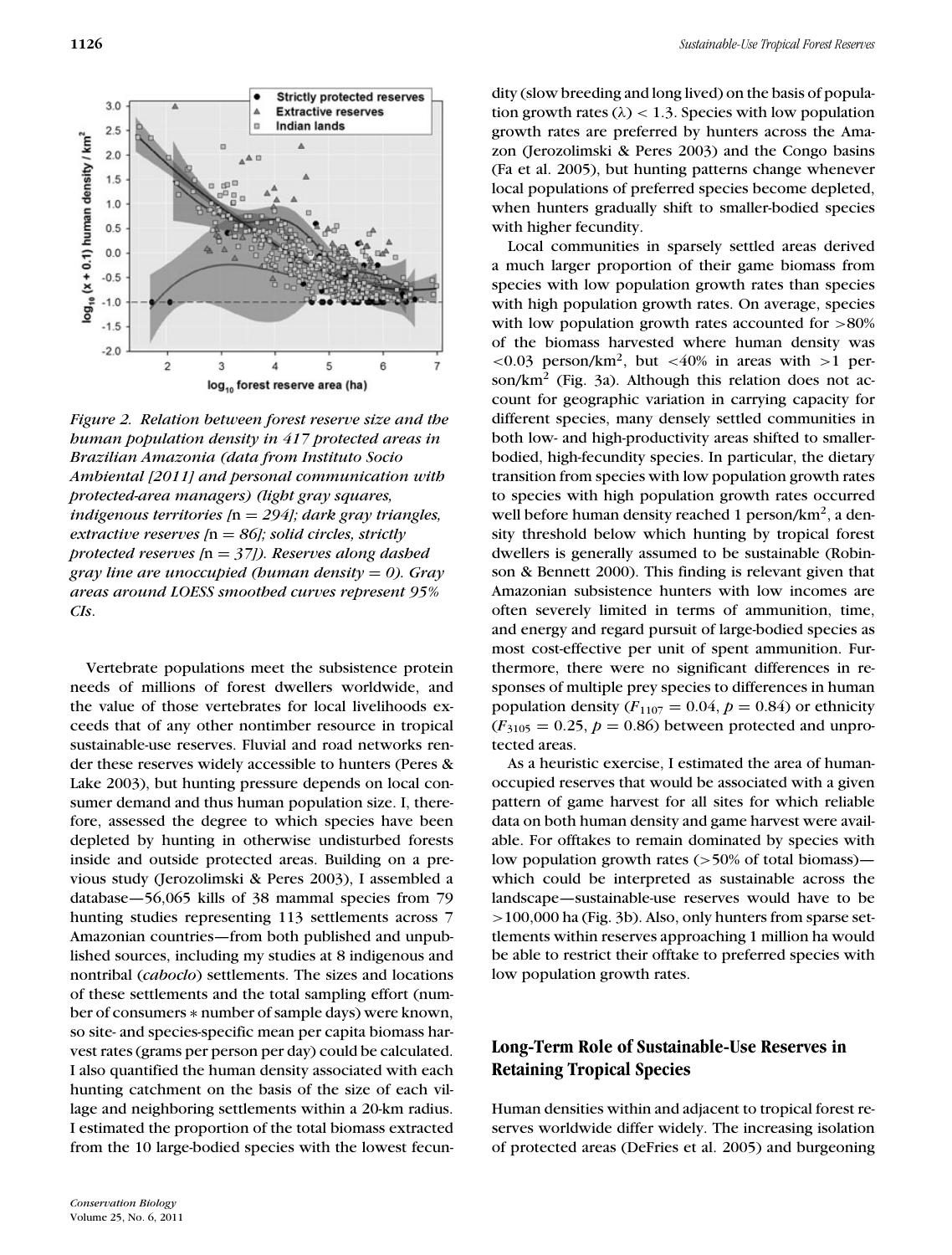

*Figure 3. (a) Relation between human population density (HPD) within a 20-km radius of Amazonian settlements and the proportional biomass of low-fecundity vertebrate species (*λ < *1.3) extracted from the aggregate number of prey items consumed at these settlements. (b) The size of forest reserves that these settlements would occupy for any given pattern of offtake, predicted on the basis of the linear regression between HPD and reserve area for all Amazonian indigenous, extractive, and strictly protected reserves for which human population sizes are known (data from Jerozolimski & Peres [2003] with new data added)*.

human populations in surrounding areas (Wittemyer et al. 2008) militate against the long-term persistence of many species within reserve boundaries. Lowland Amazonia is atypical of many tropical forest regions in that human population densities within reserves are usually greater than those outside. Yet the degree to which natural resource extraction can be defined as sustainable is largely governed by human density. Many Amazonian extractive reserves and their analogues have relatively high human densities, often because their residents were subsidized historically (e.g., by high rubber prices), and local initiatives to create an extractive reserve are usually instigated by politically savvy communities in heavily settled areas. Consequently, population sizes of several game species in many Amazonian sustainable-use reserves with  $>0.1$  person/km<sup>2</sup> have declined (Fig. 3) (Peres & Palacios 2007). For species with low population growth rates, high human population densities reduce the effective reserve area. Moreover, most Amazonian sustainable-use reserves have annual human population growth rates of 2.7% to 4.2% (IBGE 2010), which doubles overall consumer demand every 16–27 years even if net migration is zero.

Over 370 million ha globally is under formal or informal community-based management, and including agroforestry areas would likely double or treble this total (Molnar et al. 2004). However, addressing the long-term interests of both species conservation and local communities in the mission of sustainable-use reserves is a huge challenge.

Hunting has often been intense in Amazonian extractive and indigenous reserves settled by relatively dense human populations, and many populations of largebodied game species have been extirpated in these reserves (Peres & Palacios 2007). But game vertebrates represent only one type of nontimber forest resource that is exploited at unsustainable levels in many areas with high human density, and unsustainable hunting is not the only factor driving subcanopy forest degradation that cannot be detected with conventional remote sensing (Peres et al. 2006). Yet, most reserves across a wide range of categories and human population densities have so far been largely effective in retaining relatively intact forest cover (Nepstad et al. 2006; Joppa et al. 2008; Soares-Filho et al. 2010). Several densely settled sustainable-use reserves, however, have been deforested and severely degraded (e.g., Pedlowski et al. 2005). By December 2009, Amazonian sustainable-use reserves had lost 298,500 ha of forest after they were formally established, whereas 108,100 ha have been deforested in strictly protected reserves (IMAZON 2011). For example, >6.3% of the 970,570 ha Chico Mendes Extractive Reserve has been deforested to accommodate >10,000 head of cattle, an 11-fold expansion in pasture area since the reserve was created in 1990. This prominent extractive reserve was originally set aside to ensure land-tenure rights of approximately 3000 families of rubber tappers and Brazil-nut gatherers. However, most of these families have gradually shifted their livelihoods from nontimber resource extraction to livestock husbandry, in part to compensate for the shortfall in available animal protein resulting from depleted populations of game (G.K.C. Rosas, personal communication).

A total of 45.1% and 47.3% of the aggregate area designated in the Brazilian Amazon before December 2010 as sustainable-use and strictly protected reserves, respectively, exhibit some level of anthropogenic canopy disturbance as determined from satellite images (IMAZON 2011). Protected areas in Amazonia and most other tropical forests have extremely limited funds and staff, so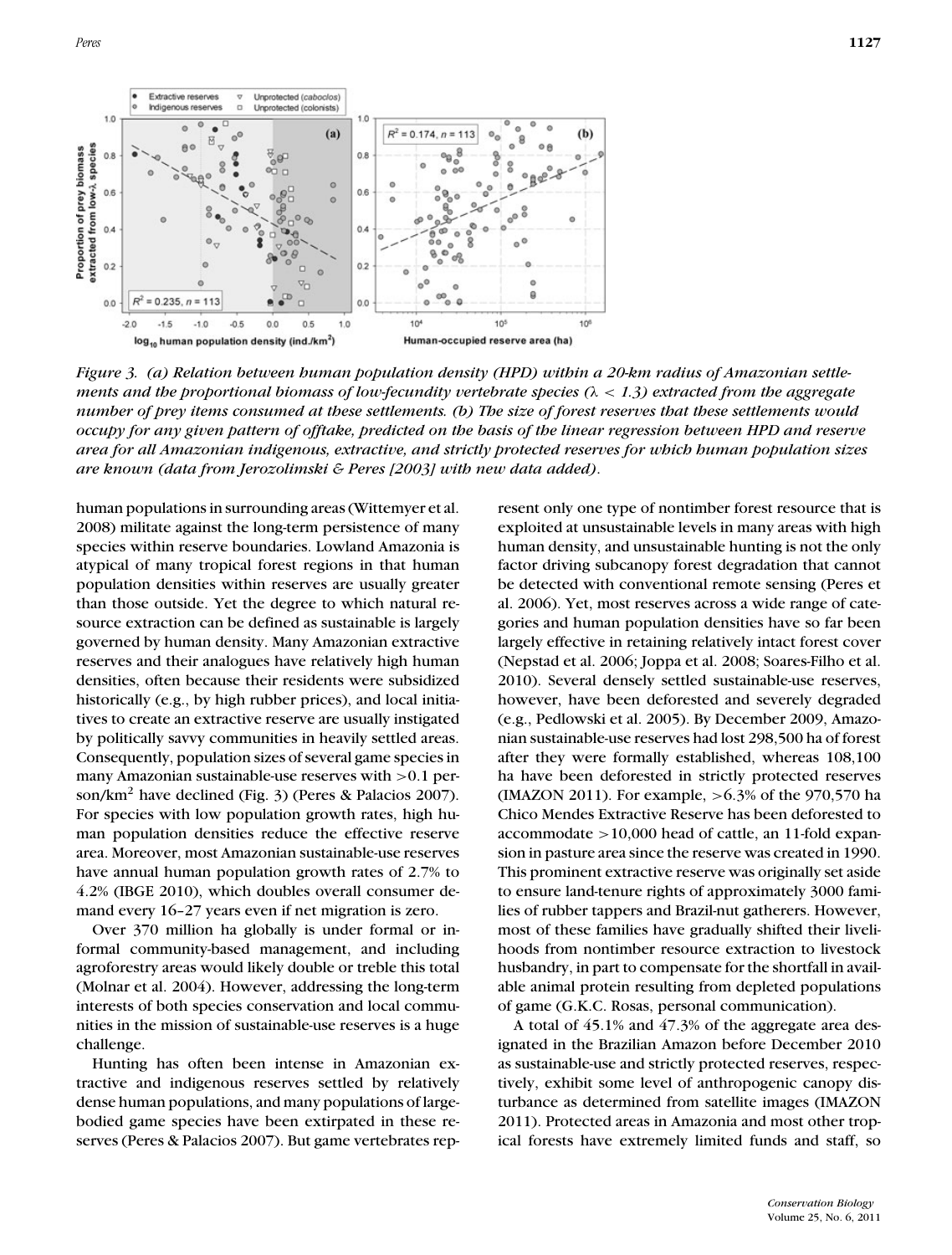enforcing reserve regulations and comanaging natural resources with local communities are usually prohibitively expensive. Each of the 305 staff assigned to oversee one or more of 163 state-managed protected areas across Brazilian Amazonia (excluding Rondônia) on average has jurisdiction over 63,520 ha (194 staff) within strictly protected reserves and 403,280 ha (111 staff) within sustainable-use reserves (IMAZON 2011). On a positive note, this institutional capacity is 3.2-fold greater than in 1993 (Peres & Terborgh 1995), despite the addition of approximately  $1,035,000 \text{ km}^2$  of protected area over this period.

Indigenous, caboclo, and smallholder communities across Amazonia do substantially aid in meeting several conservation objectives, including prevention of illegal logging, mining, and deforestation within tribal lands, suppression of rampant land speculation, and protection of communal subsistence fisheries. In all these cases, local residents operating in areas with little governance intentionally or inadvertently suppress forest conversion and degradation, which are often driven by the private sector. However, not all species can be maintained under the jurisdiction of traditional communities. The key question, therefore, is what levels of biological integrity can one realistically hope to maintain given different scenarios of land-use and consumer population density.

The often raucous parks-versus-people debate is largely counterproductive and has little effect on policy or government agencies managing tropical protected areas. Setting aside  $>700,000$  km<sup>2</sup> of sustainable-use reserves in Amazonia has resulted in little spatial redistribution of human residents. In fact, most boundaries of Amazonian protected areas are delineated and their management categories assigned on the basis of prior human occupation rather than on biological criteria. Yet involuntary human displacements from protected areas, with or without compensation, are ethically questionable, monetarily prohibitive, and politically unfeasible. Rather, conditional agreements with clear targets to be carried out by local communities remain the best available option to achieve conservation success. This often requires developing local capacity through training; regulation of immigration; setting sustainable harvest quotas; and zoning no-take areas within reserve boundaries. These targets are expensive and labor intensive, and may deflect conservation resources away from strictly protected areas. However, many conservation approaches can also benefit local communities outside protected areas, where the rate of forest conversion is likely to be higher. Sustainableuse reserves alone will not lift millions of tropical forest dwellers out of poverty and they should not be seen as key instruments of income generation. Yet such reserves can contribute to the persistence of key ecosystem services and viable populations across the entire range of species life histories (and sensitivity to disturbance and

harvest) if they can be embedded within larger reserve networks that include strictly protected areas.

#### **Acknowledgments**

I thank E. Dinerstein and E. Fleishman for inviting me to contribute this essay, which was written during a study leave at Duke University. E. Fleishman provided valuable comments on the manuscript.

#### **Literature Cited**

- DeFries, R., A. Hansen, A. C. Newton, and M. C. Hansen. 2005. Increasing isolation of protected areas in tropical forests over the past twenty years. Ecological Applications **15:**19–26
- Fa, J. E., S. F. Ryan, and D. J. Bell. 2005. Hunting vulnerability, ecological characteristics and harvest rates of bushmeat species in Afrotropical forests. Biological Conservation **121:**167–176.
- Gaston, K. J., S. F. Jackson, L. Cantú-Salazar, and G. Cruz-Piñón. 2008. The ecological performance of protected areas. Annual Review of Ecology, Evolution, and Systematics **39:**93–113.
- IBGE (Instituto Brasileiro de Geografia e Estatística). 2010. Censo demográfico. IBGE, Rio de Janeiro. Available from http://www.ibge.gov.br (accessed March 2011).
- IMAZON (Instituto do Homem e Meio Ambiente da Amazônia). 2011. Áreas protegidas na Amazônia Brasileira: avanços e desafios. IMA-ZON and Instituto Socioambiental, São Paulo.
- Instituto Socioambiental. 2011. Povos Indigenas do Brasil. Instituto Socioambiental, Brasilia, DF. Available from www.socioambiental. org/. (accessed June 2010).
- Jerozolimski, A., and C. A. Peres. 2003. Bringing home the biggest bacon: a cross-site analysis of the structure of hunter-kill profiles in neotropical forests. Biological Conservation **111:**415–425.
- Joppa, L. N., S. R. Loarie, and S. L. Pimm. 2008. On the protection of "protected areas." Proceedings of the National Academy of Scinces **105:**6673–6678.
- MMA (Ministério do Meio Ambiente). 2000. Sistema nacional de unidades de conservação (SNUC). MMA, Brasília.
- Molnar, A., S. J. Scherr, and A. Khare. 2004. Who conserves the world's forests? Forest Trends, Washington, D.C.
- Mora, C., S. Andréfouët, M. J. Costello, C. Kranenburg, A. Rollo, J. Veron, K. J. Gaston, and R. A. Myers. 2006. Coral reefs and the global network of marine protected areas. Science **312:**1750– 1751.
- Nepstad, D., et al. 2006. Inhibition of Amazon deforestation and fire by parks and indigenous lands. Conservation Biology **20:**65–73.
- Pedlowski, M., E. A. T. Matricardi, D. Skole, S. R. Cameron, W. Chomentowski, C. Fernandes, and A. Lisboa. 2005. Conservation units: a new deforestation frontier in the Amazonian state of Rondônia, Brazil. Environmental Conservation **32:**149–155.
- Peres, C. A., J. Barlow, and W. Laurance. 2006. Detecting anthropogenic disturbance in tropical forests. Trends in Ecology & Evolution **21:**227–229.
- Peres, C. A., and I. R. Lake. 2003. Extent of nontimber resource extraction in tropical forests: accessibility to game vertebrates by hunters in the Amazon basin. Conservation Biology **17:**521–535.
- Peres, C. A., and E. Palacios. 2007. Basin-wide effects of game harvest on vertebrate population densities in Amazonian forests: implications for animal-mediated seed dispersal. Biotropica **39:**304– 315.
- Peres, C. A., and J. W. Terborgh. 1995. Amazonian nature reserves: an analysis of the defensibility status of existing conservation units and design criteria for the future. Conservation Biology **9:**34– 46.